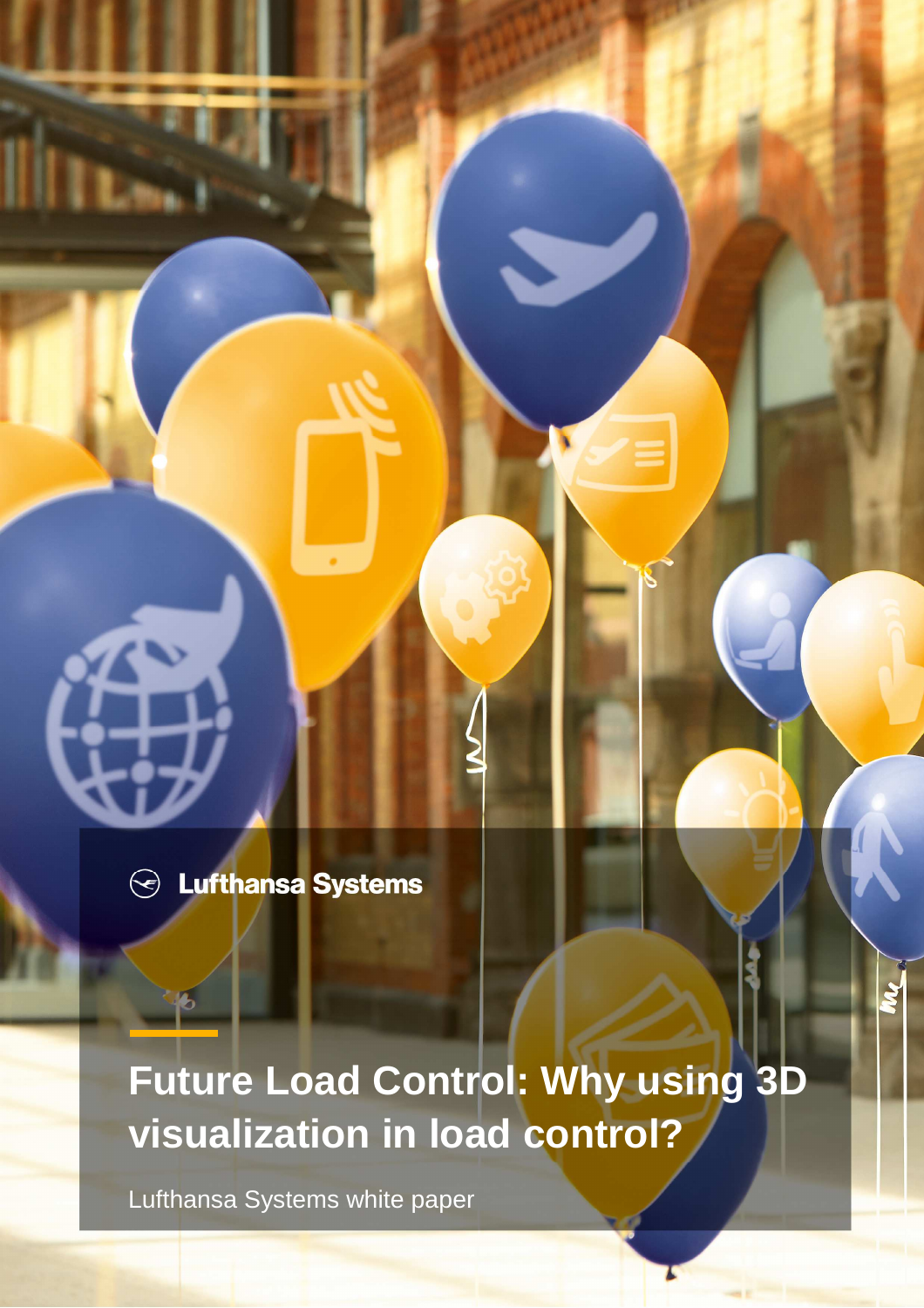

## Future Load Control: Why using 3D visualization in load control?



3D visualization has long been one of the main movers in surgery training, in architecture as well as in landscape and environmental planning. It opens up broad opportunities and allows the imagination to easily translate the most daring ideas into reality and get a better evaluative understanding about the solution respectively objects. 3D visualization technologies were enabler for improvements to many

aspects of the quality of work executions.

Why not using it also in Airline Operations, especially in Load Control, where the usual loading instructions still are in 2D and not even graphical?

The utilization of 3D visualization technologies in Weight and Balance - for instance a 3D load plan - may be one significant feature of the "Future Load Control". Here are five advantages that load controllers could experience from 3D visualization technologies:

- 1. **Error minimization due to effective load plan designs**: 3D visualization is an effective and attractive way to provide load controllers with a realistic view of what the load plan will look like in the belly on completion. A 3D model of the load plan provides the opportunity of viewing it from every angle. So the load controller has the opportunity to examine and explore all the interior spaces, to identify overhangs, indents and inoperative locks or see, if a non-ULD conform load item fits or not. Hence some load flaws that could otherwise have been overlooked can easily be identified and rectified well before the actual loading begins.
- 2. **Support of operational stability:** The easy identification of load flaws before the actual loading begins helps to reduce flight delays by saving the time required for re-loading of wrongly positioned load items. Flight delays due to Weight and Balance issues will be minimized.
- 3. **Improvement of load controller performance:** Today load controllers do not necessarily have a ramp agent background or have received a ramp agent training. Besides Load Control is nowadays done many times centralized and remote. Thus not all load controls saw a cargo belly from inside in real life. As at all times load controllers need to have good imagination, this could be overcome with 3D visualization: Load controllers immediately get a good understanding of a new fleet or aircraft version. The right belly loading, especially for all kinds of unusual load items, can be much easier understood and decided upon.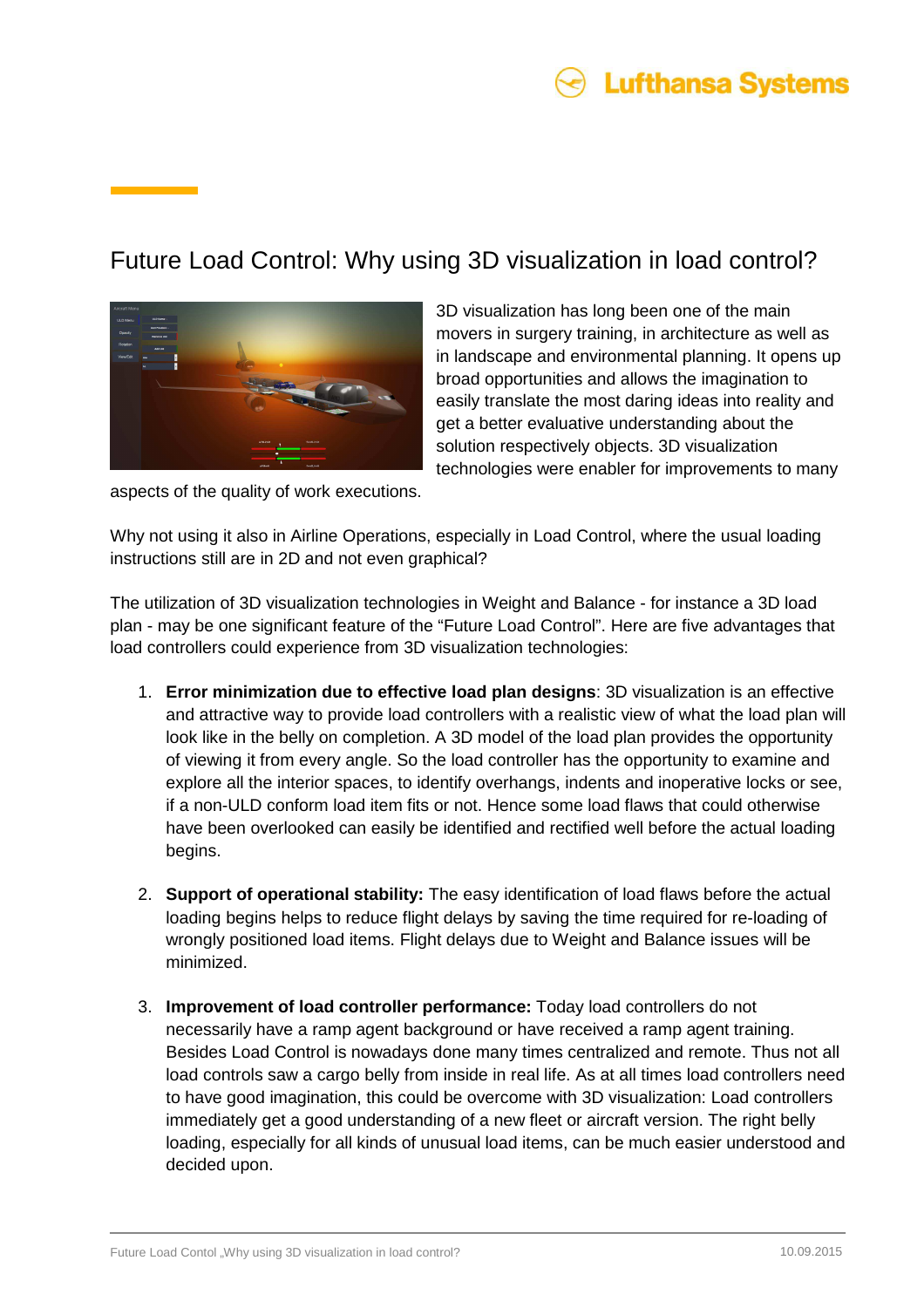

- 4. **Ease of training and learning**: 3D visualization for sure gives a better understanding of the loading process. Especially for new or unexperienced load trainees the skill of creating a good load plan will be much more efficiently trained with this technology. Trainees will easily get a better understanding of what they are responsible for.
- 5. **Improved communication between Load Controller and Ramp Agent:** 3D erases the boundaries between reality and a graphical loading instruction. With volumetric 3D visualization load controllers and ramp agents are literally almost on the same page when talking about loading the aircraft. They can much easier communicate their ideas, instructions and all other necessary information.

And last but not least, we should also not forget: 3D views are always more exciting than any other 2D views. Working with the most advanced 3D solution will be most attractive for all user groups.

Summarizing 3D visualization technologies are a chance to reinvent the traditional approach in Load Control with new technology for better results and pushing Load Control as a field to as-yetunknown heights.

#### **About the author**

Michael Muzik has worked since 2008 as a Product Consultant and Senior Product Manager at Lufthansa Systems for different operational solutions covering Operations Control, Crew Management, Hub Management and Load Control.

#### **About Lufthansa Systems**

Lufthansa Systems GmbH & Co. KG is a leading airline IT provider. Based on long-term project experience, a deep understanding of complex business processes and strong technological know-how, the company provides consulting and IT services for the global aviation industry. Over 300 airlines worldwide rely on the know-how of IT specialists at Lufthansa Systems. Its portfolio covers innovative IT products and services which provide added value for its customers in terms of enhanced efficiency, reduced costs or increased profits. Headquartered in Raunheim near Frankfurt/Main, Germany, Lufthansa Systems has offices in 16 other countries.